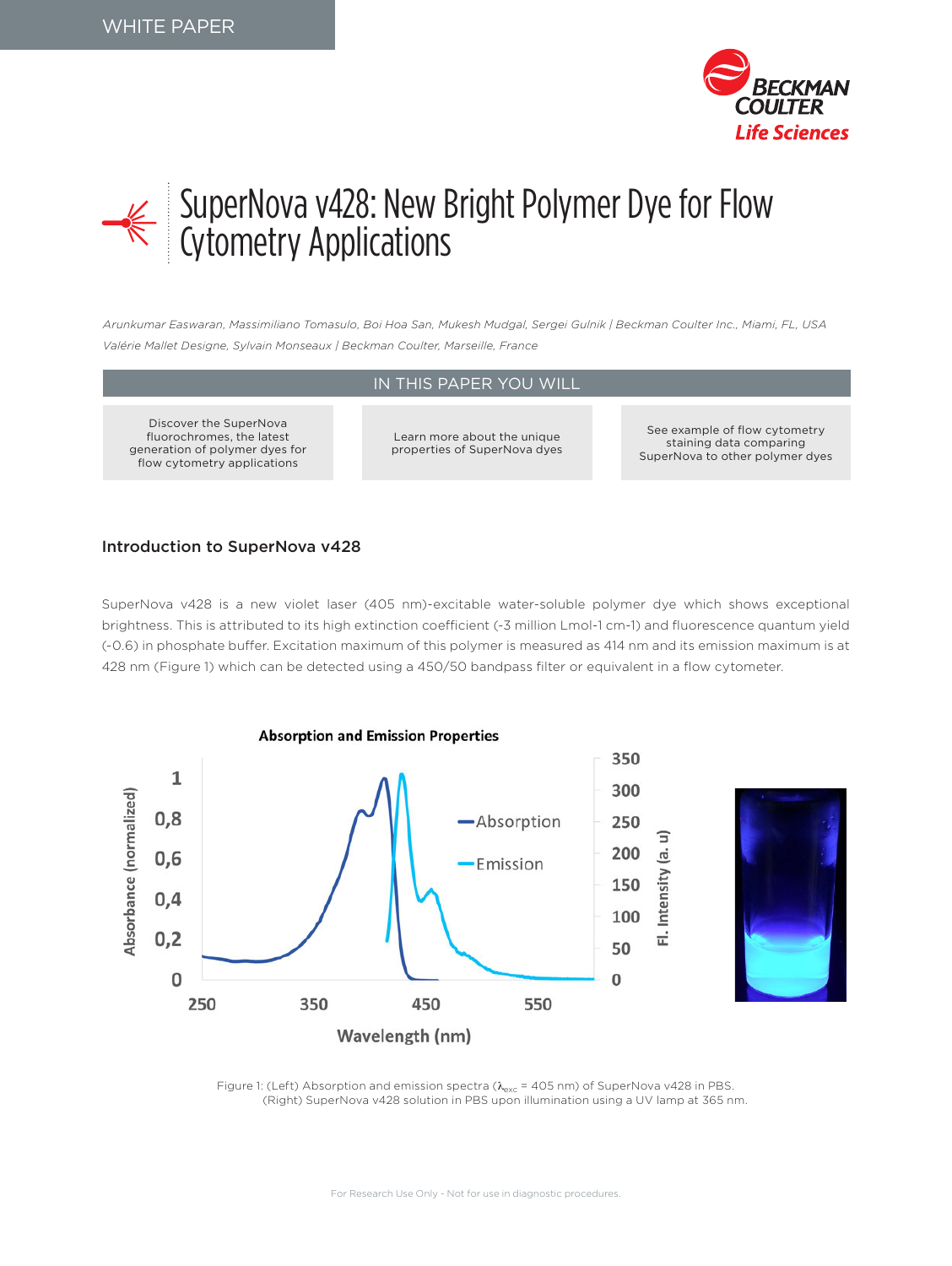#### Synthesis of SuperNova Polymer dyes and conjugation to Antibodies

SuperNova v428 dye is prepared by polymerization of water-soluble monomers as shown in Figure 2 which leads to formation of a highly conjugated fluorescent backbone. Capping is carried out on the polymer followed by activation using appropriate functionalities, resulting in polymer capable of conjugation to antibodies. These activated polymers conjugated to antibodies followed by purification using a standardized procedure.



Figure 2: Schematic procedure for SuperNova v428 polymer synthesis, activation and conjugation process.

Polymer dye conjugates usually tend to generate significant non-specific staining, for instance by binding nonspecifically to cells expressing Fc receptors such as monocytes. A proprietary formulation has been identified and optimized to minimize this non-specific staining, allowing to further improve stain index of SuperNova v428.



Figure 3: CD22-SNv428 whole blood staining before (left) and after (right) formulation with additives preventing non specific staining. Background on monocytes is significantly reduced.

*Visualize the Possibilities* | 2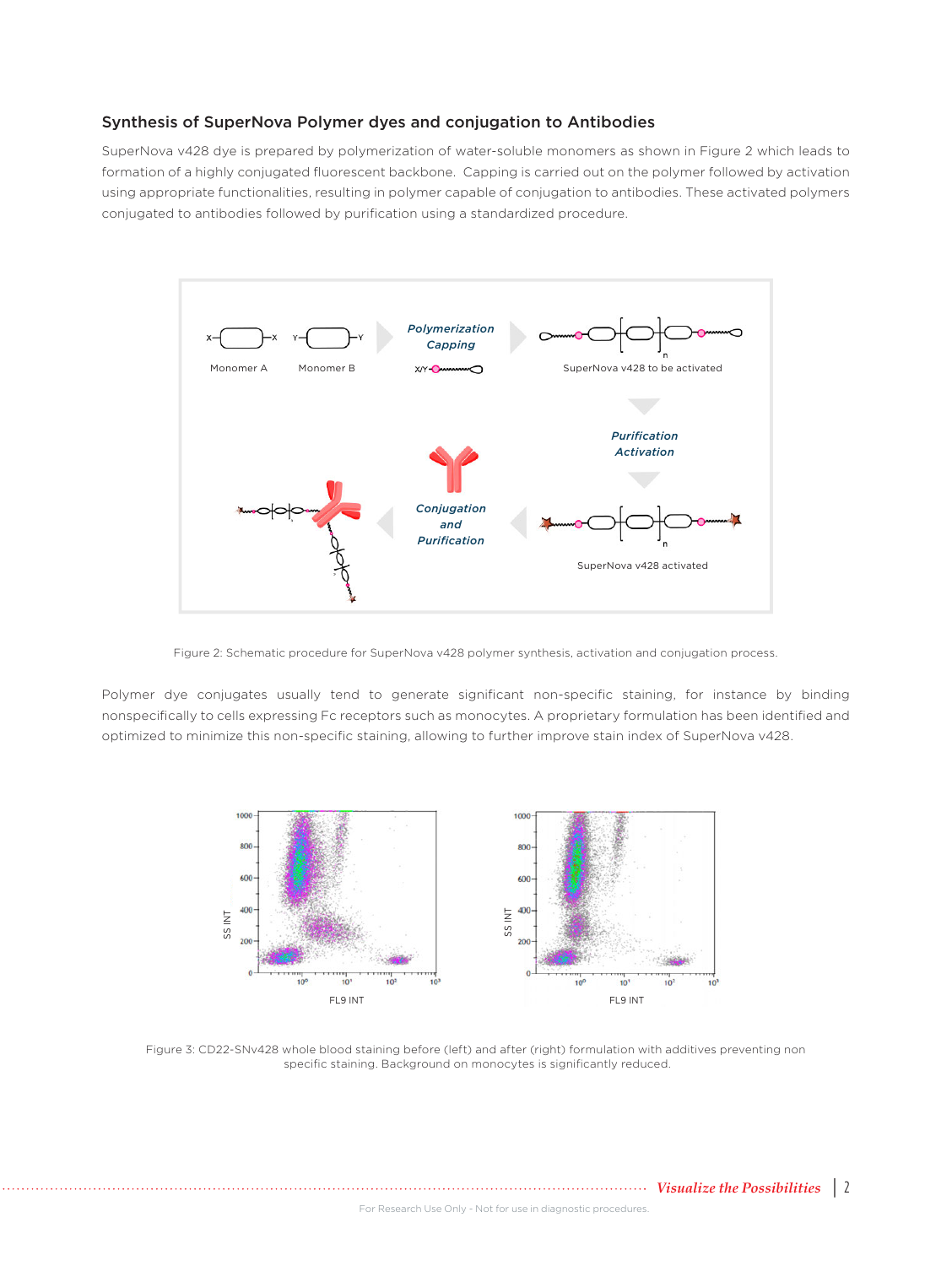## Flow Cytometry results

SuperNova v428 was conjugated to different antibodies and compared with PE, Pacific Blue and Brilliant Violet polymer dye conjugates. Antibody-SuperNova v428 conjugates exhibited more than 10 times the brightness of Pacific Blue and also better brightness than PE and BV 421 in flow cytometry. Nonspecific staining was also significantly reduced compared to BV 421 conjugates.



Figure 4: SuperNova v428 conjugates (with CD19, CD22, and CD25) compared against conjugates of BV421, PE and Pacific Blue in flow cytometry. All SuperNova v428 conjugates showed higher brightness to above mentioned commercially available conjugates. Nonspecific binding significantly reduced in the case of SuperNova v428 conjugates.

*Visualize the Possibilities* | 3